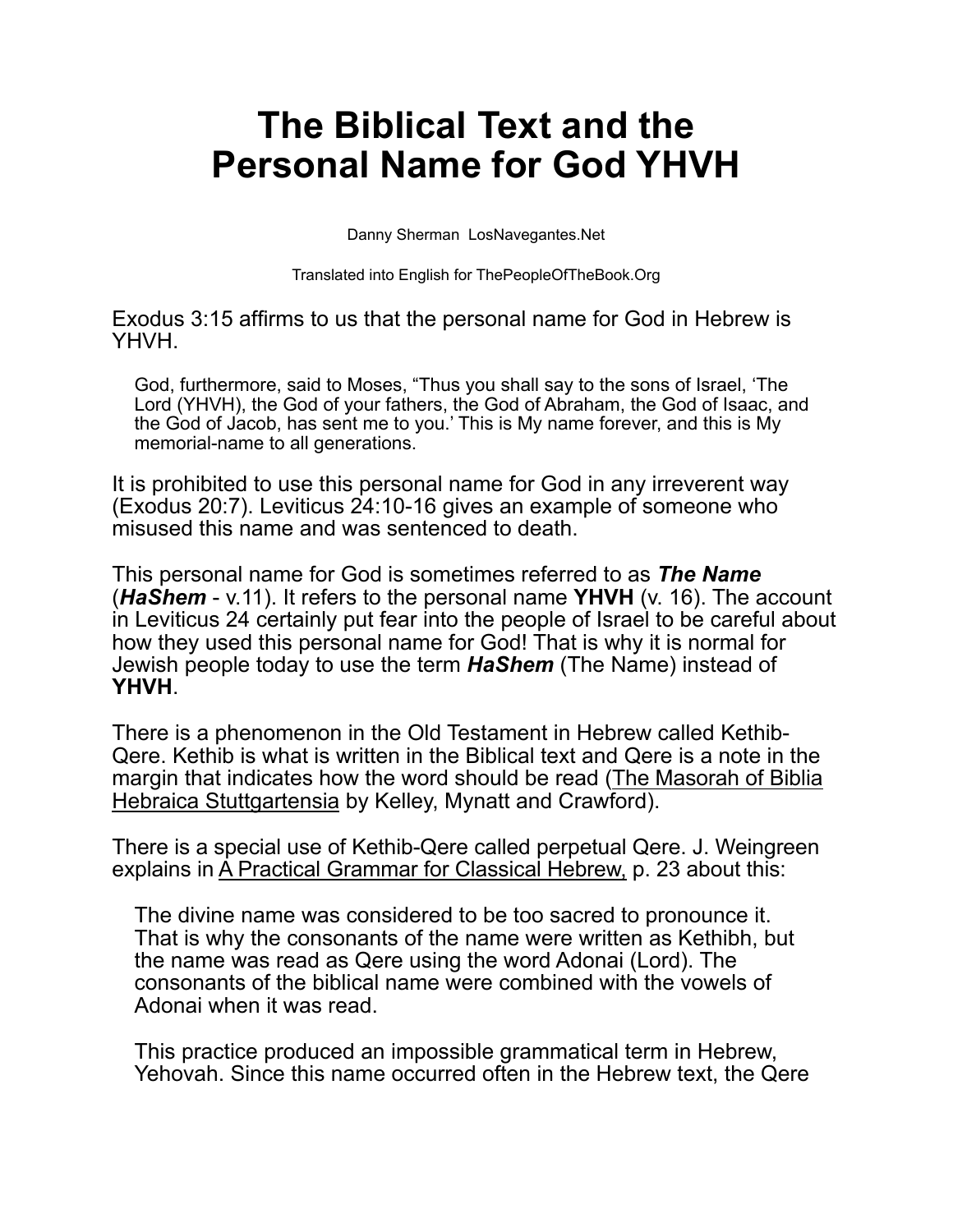was not included in the margin. The reader simply understood that the Qere should be substituted for the Kethib. That is why it is called perpetual Qere.

Weingreen explains that in the scroll of Isaiah of Qumran (the Dead Sea Scrolls), the Qere form of the divine name is included in the biblical text above the Kethib form of the word. This clearly indicates that the replacement of YHVH with Adonai was an early practice, probably even before the introduction of vowels in the Hebrew text.

Israel Yeivin, in his Introduction to the Tiberian Masorah, p. 59, adds the following:

In the case of some words, the traditional spoken form of a word always differs from the written form. The most important example of this is the Tetragrammaton, **YHVH**. It uses the vowels of Adonai, or the vowels of Elohim. The Talmud (Pesahim 50a) makes the following comment: "I am not read as I am written. I am written with yod he (from **YHVH**), but I am pronounced as alef dalet (from *Adonai*)."

Thomas O. Lambdin makes the following observation in his Introduction to Biblical Hebrew, p. 52-53.

YHVH is the name for God. Because of superstitious and pious reasons it was read as *Adonai*. It is not possible to know for certain when this practice began, but it was probably before the Christian Era. The Masoretes (Jews who dedicated their life to make new copies of the Old Testament) applied the vowels of Adonai to the consonants of **YHVH**, forming the word *Yehovah*. This obviously was passed into English as *Jehovah* in modern times.

Gesenius' Hebrew Grammar, p. 66, explains that **YHVH** normally uses the vowels of *Adonai* (shewa, o, a), but when **YHVH** and Adonai occur together **YHVH** uses the vowels from Elohim. This is obviously to avoid the redundancy of saying *Adonai Adonai*.

The New Brown-Driver-Brigg-Gesenius Hebrew-English Lexicon, makes the following observation about the name **YHVH**:

*Yahweh* is the proper name for the God of Israel... the pronunciation of *Jehovah* did not exist until the year 1520, when it was introduced by Galatinus. Several objected to this because it violated basic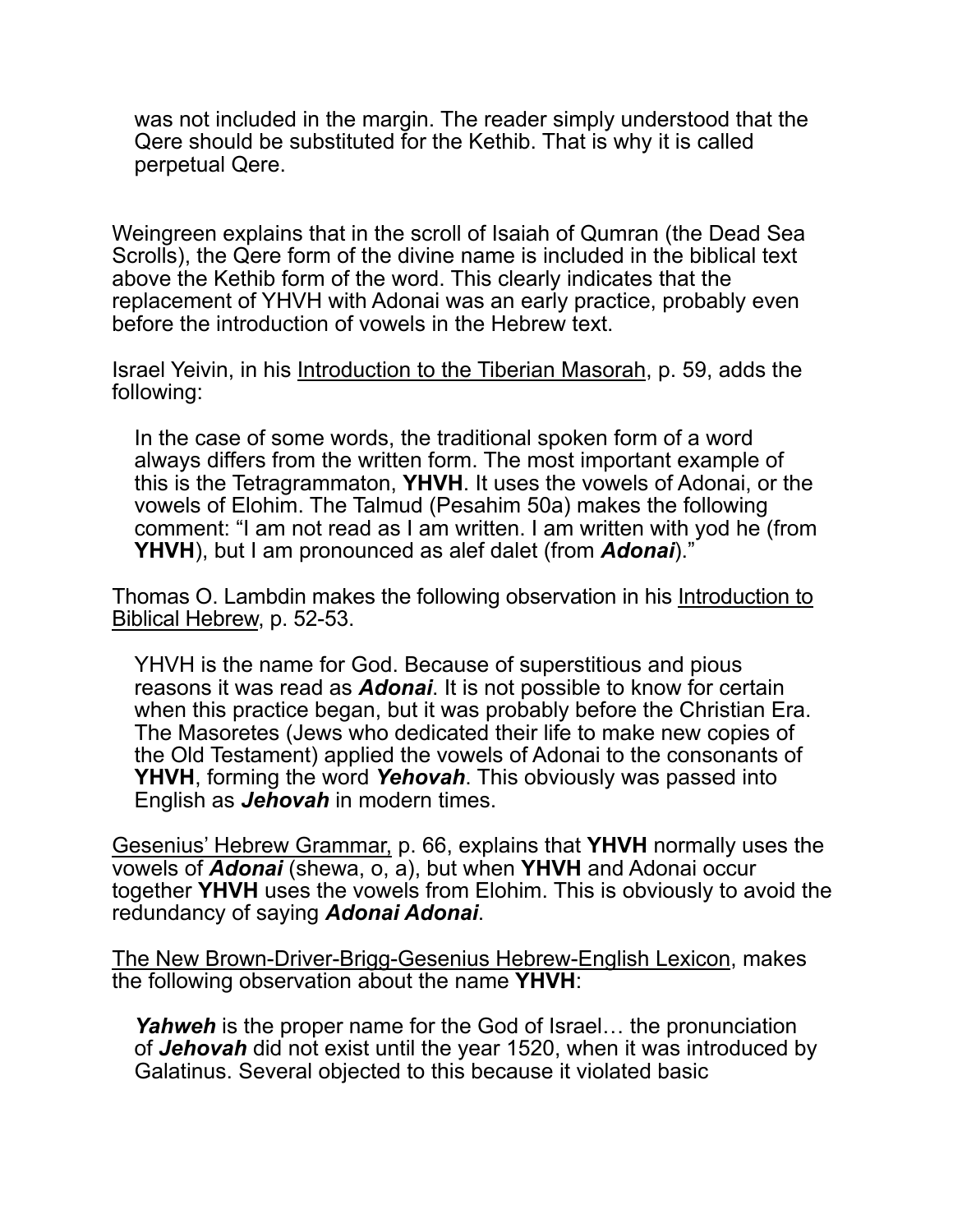grammatical principles and it did not take into account the historical record. The transliteration of Theodoret and Epiphanies for this name was "*iabe*," and there are abbreviated forms of the name like **Yah**. All of this favors that the name **YHVH** should be read as *Yahveh*.

The Theological Wordbook of the Old Testament makes the following observation:

The Tetragrammaton, **YHVH**, the *LORD*, o *Yahveh*, is the personal name for God and is used with frequency in the biblical text, and occurs a total of 5,321 times (TDNT, III, p. 1067).

…In the post Old Testament period, to show reverence for God, the inexpressible name **Yahveh** was substituted in the reading (but not in the written text) for the word *Adonai* (my owner, my Lord). When the scholarly Jews began to insert vowels into the Hebrew text, they placed the vowels for *Adonai* between the consonants of **YHVH**. That produced a written form that is grammatically impossible in Hebrew: *Yehovah*.

This was put into English as *Jehovah*. It is a simple transliteration error because the translators did not know about the vowel substitutions.

Page Kelley, in Biblical Hebrew: An Introductory Grammar, p. 32, adds:

The curious act of using a transliterated form of **YHVH** in the Hebrew text did not happen until the time of the Protestant Reformation. *Yehovah* became *Jehovah* because there was no "y" in German.

The Dictionary of New Testament Theology, edited by Colin Brown, makes the following clarification:

The word *Jehovah* was introduced to us because of a misunderstanding. The translators did not understand that the Godfearing Jews wanted to avoid pronouncing the divine name. The Jews read the name as *Adonai*. In the Masoretic text the scribes combined the vowels of *Adonai* with the consonants of **YHVH** in order to help everyone remember that they should pronounce the name as *Adonai*, instead of the actual divine name. This produced the name *Yehovah* in the biblical text. The LXX (the translation of the Hebrew Old Testament into Greek) reflects this careful treatment of the divine name by translating it as **Kyrios** (Lord). Modern Bibles in English